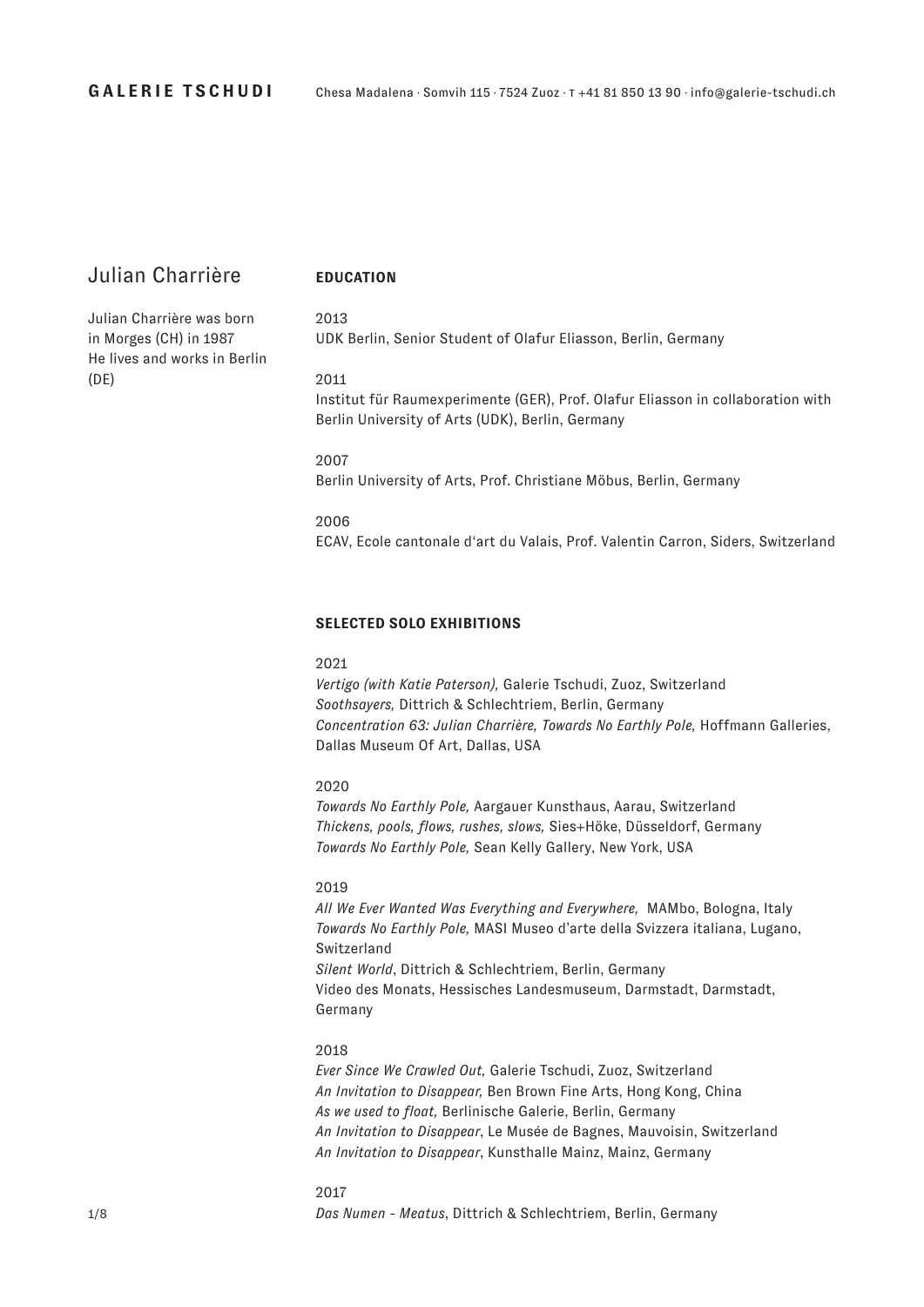# 2016

*First Light, Julian Charrière*, Galerie Tschudi, Zuoz, Switzerland *Siempre cuenta cuántos cuentos cuentas,* Despacio, San José, Costa Rica *Julian Charrière,* Mönchehaus, Museum Goslar, Goslar, Germany *Objects in Mirror Might Be Closer Than They Appear,* Villa Bernasconi, Grand-Lancy, Switzerland *Freeze, Memory*, Sean Kelly, New York, USA *Pitch Drop,* Sies + Höke Galerie, Düsseldorf, Germany

*Into the Hollow,* Dittrich & Schlechtriem, Berlin, Germany *For They That Sow the Wind,* Parasol Unit, London, UK

# 2015

*Polygon*, Galerie Bugada & Cargnel, Paris, France

## 2014

*Somewhere,* Wilhelm-Hack-Museum, Rudolf-Scharpf-Galerie, Ludwigshafen, Germany

*Future Fossil Spaces,* Musée Cantonal Des Beaux-Arts, Lausanne, Switzerland *One Place Next to Another,* Winzavod Centre for Contemporary Art, Moscow, Russia *Die Welt Ist Mittelgross,* Kunstverein Arnsberg, Arnsberg, Germany *Clockwork (with Julius von Bismarck),* OBEN, Vienna, Austria *We Are All Astronauts,* Centre Culturel Suisse, Paris, France

#### 2013

*On The Sidewalk, I Have Forgotten The Dinosauria*, Dittrich & Schlechtriem, Berlin, Germany

2012 *Non Sites Sight,* Case Studio Vogt, Zurich, Switzerland

# 2011

*Dominion PROGRAM e.V,* in collaboration with Andreas Greiner, Berlin, Germany *Horizons,* Dittrich & Schlechtriem, Berlin, Germany

#### **SELECTED GROUP EXHIBITIONS**

#### $2022$

*Climate of Concern: Burning Out in the Age of Fossil Expressionism,* Radius, Delft, The Netherlands

#### 2021

*Ensemble au Château - Collection d'art Banque Cantonale Vaudoise,* Château de Nyon, Nyon, Switzerland *WIDE OPEN. INS OFFENE - Zeitgenössische Fotografie & Skulptur aus Glas,*  Alexander Tutsek-Stiftung, München, Germany *Jetzt oder Nie - 50 Jahre Sammlung Landesbank Baden-Württemberg*, Kunstmuseum Stuttgart, Stuttgart, Germany *Biocenosis21,* Art of Change 21, Marseille, France *Inaspettatamente (Unexpectedly)*, Cloud Seven, Brussels, Belgium *Weight of Shadows - Prix Marcel Duchamp,* Centre Pompidou, Paris, France *Earth Beats. Naturbild im Wandel,* Kunsthaus, Zürich, Zürich, Switzerland *Hans-Purmann-Preis, 2021,* Kulturhof Flachsgasse, Speyer, Germany *Come Together,* La Rotonda by La Mobiliare, Filmfestival Locarno, Switzerland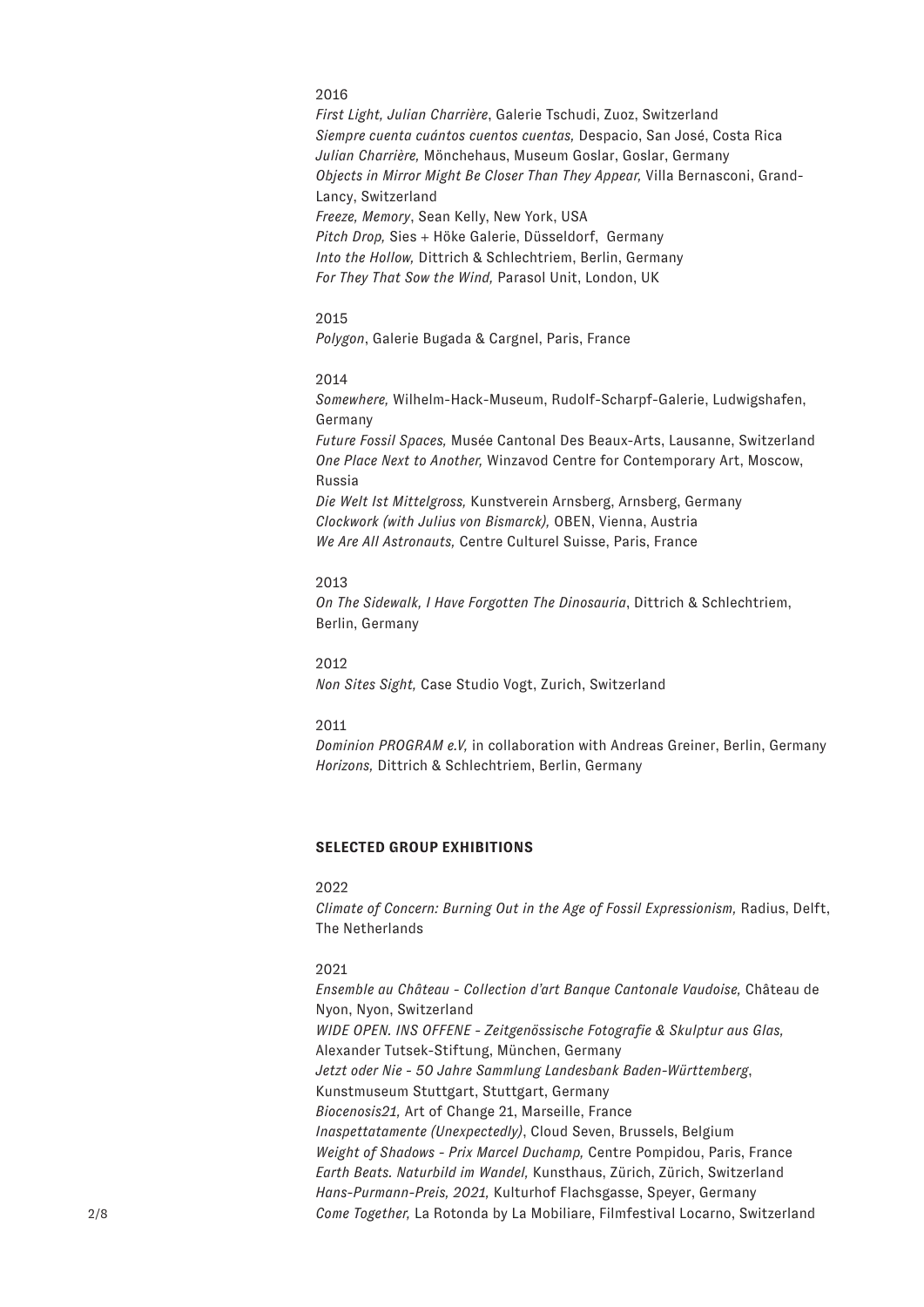*SCHWARZES LICHT - Positionen des Erhabenen in der zeitgenössichen Kunst,*  Kunstmuseum Solothurn, Solothurn, Switzerland *(re)connecting.earth,*Hans Wilsdorf, andata.ritorno, Quartier des Verges, Genève. Switzerland

*(re)connecting.earth,* Kleingartenverein Habsburg-Gaussstrasse, Berlin, Germany

*On Display V,* Sammlung Philara, Düsseldorf, Germany

I*nventing Nature - Pflanzen in der Kunst,* Staatliche Kunsthalle Karlsruhe, Karlsruhe, Germany

*Schweizer Skulptur nach 1945,* Aargauer Kunsthaus, Aarau, Switzerland *Event Tree Analysis,* Spiegelarche, Rastenberg-Roldisleben, Germany *Scratching the Surface,* Hamburger Bahnhof, Berlin, Germany *CLIMATE CARE: Reimaging Shared Planetary Futures,* Vienna Bienniale, MAK,

Vienna, Austria *How Will We Live Together?*, 17th International Venice Architecture Biennale,

Venice, Italy *Elementarteile, 40 Jahre Kunst im Sprengel Museum,* Hannover, Germany Guangzhou Image Trienniale, Guangdong Museum of Art, Guangdong Province, China

*Im Wald*, Kunstmuseum Grenchen, Grenchen, Switzerland *Angespannte Zustände,* Staatsgalerie Stuttgart, Stuttgart, Germany *Drive In'21 - An Invitation to Disappear*, ZiMMt, Leipzig, Germany

### 2020

*Tiger in Space,* Contemporary Art Museum Estonia, Tallinn, Estonia *Studio Berlin,* Boros Foundation, Berghain, Berlin, Germany 7. Festival Images Vevey, Vevey, Switzerland *Critical Zones,* ZKM – Zentrum für Kunst und Medien, Karlsruhe. Germany *La collection,* Musée des Beaux-Arts Lausanne, Lausanne, Switzerland *Modell-Naturen in der zeitgenössischen Fotografie*, Alfred Ehrhardt Stiftung,

Berlin, Germany

*Elementary Parts*, Sprengel Museum, Hannover, Germany

# 2019

*Absolutely Tschudi*, Galerie Tschudi, Zuoz, Switzerland *Nowness Experiments: The Mesh*, K11 Art Foundation, Shanghai, China *El cuarto mundo – 14 Bienal de Artes Mediales de Santiago*, Museo de Arte Contemporaneo, Santiago, Chile *Water,* Queensland Gallery of Modern Art, Queensland, Australia *Modell-Naturen in der zeitgenössischen Fotografie*, Stadtgalerie Kiel, Kiel, Germany *Julian Charrière & Julius von Bismarck: I Am Afraid,* Sies & Höke, Düsseldorf, Germany *Artists Need to Create on the Same Scale that Society Has the Capacity to Destroy: Mare Nostrum,* The Brooklyn Rail, 58th International Art Exhibition -La Biennale di Venezia, Venice, Italy *Elementarteile. 40 Jahre Kunst im Sprengel Museum*, Sprengel Museum, Hannover, Germany *Futurs incertains,* Musée d'art de Pully, Pully, Switzerland *Memoria del sublime. Il paesaggio nel secolo XXI*, Museo Villa die Cedri, Bellinzona, Switzerland *Modell-Naturen in der zeitgenössischen Fotografie,* Kallmann-Museum Ismaning, Ismaning, Germany *Gaia, que deviens-tu?,* Maison Guerlain, Paris, France *Undocumented*, PS120, Berlin, Germany *Nuit Blanche,* Various locations, Paris, France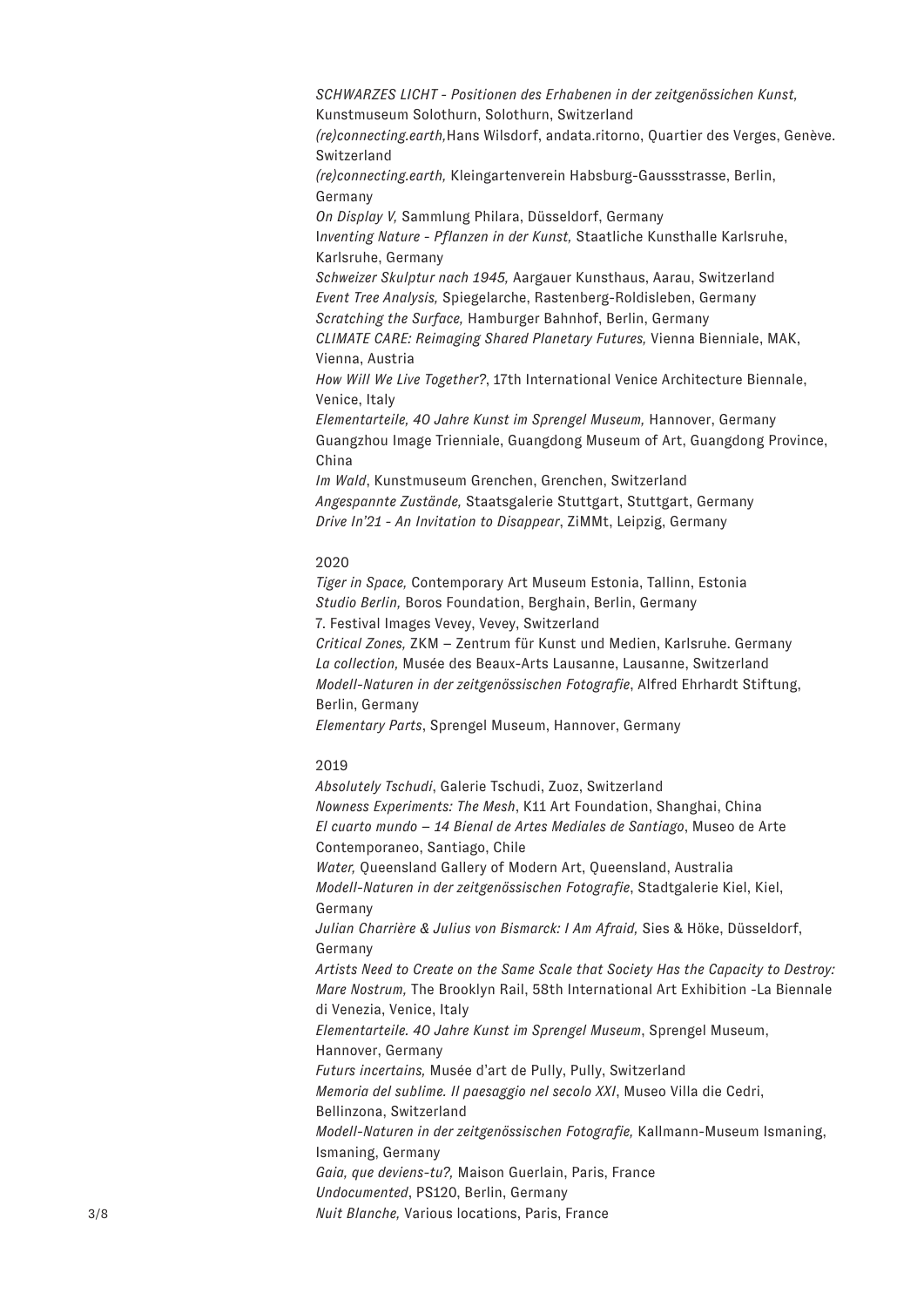*Nature in Art*, MOCAK, Museum of Contemporary art in Krakow, Krakow, Poland *The Drowned World,* Toronto Biennial of Art, Toronto, Canada *Modell-Naturen in der zeitgenössischen Fotografie*, Museum Haus Ludwig, Sarrelouis, Germany *Twin Earth,* SALTS, Basel, Switzerland *Creatures – When Species Meet,* CAC Contemporary Arts Center, Cincinnati, USA *Tomorrow Is The Question*, ARoS Art Museum, Aarhus, Denmark *La Fabrique Du Vivant Mutations / Création 3*, Centre Pompidou, Paris, France 2018 *Entangle/Physics and Artistic Imagination*, Bildmuseet, Umea, Sweden *Post-Nature: A Museum as an Ecosystem,* Taipei Fine Arts Museum, Taipei Biennale, Taipei, Taiwan *Adapt to Survive / Notes from the Future*, Concrete Alserkal Avenue, Dubai, UAE *Wildnis,* Schirn Kunsthalle Frankfurt, Frankfurt a. M., Germany *Reflection about / about Reflection,* Galerie Tschudi, Zuoz, Switzerland *Julian Charrière und Julius von Bismarck,* Kunstpalais, Erlangen, Germany *Zeitspuren*, Kunsthaus Centre d'art Pasquart, Biel, Switzerland *Everything was forever until it was no more,* 1st Riga Biennale, Riga, Latvia *This Rare Earth – Stories from Below*, SUK Onthall, Leuven, Belgium *Adverbios Temporale Time*, CentroCentro, Madrid, Spain *Océans – Une vision du monde au rythme des vagues,* Le Fresnoy, Tourcoing, France

*Frankenstein's Birthday Party,* Hosfelt Gallery, San Francisco, USA

#### 2017

*Weltuntergang – Ende ohne Ende*, Naturhistorisches Museum Bern, Bern, Switzerland *Beobachtung,* DITTRICH & SCHLECHTRIEM, Berlin, Germany *Das Numen: Produktion – Made in Germany Drei,* Sprengel Museum, Hannover, Germany *Le Rêve des Formes,* Palais de Tokyo, Paris, France *Tidalectics,* Thyssen-Bornemisza Art Contemporary, Vienna, Austria *De Nature En Sculpture*, Villa Datris, L'Isle sur la Sorgue, France *57th International Art Exhibition: Viva Arte Viva*, La Biennale di Venezia, Arsenale, Venice, Italy *Crowd Workers, Immortalité et post-photographie*, Journées photographiques de Bienne 2017 | 21ème édition, Bienne, Switzerland *Notes on our Equilibrium*, CAB Art Center, Brussels, Belgium *Biotopia,* Kunsthalle Mainz, Mainz, Germany *Metamorfosi. Uno sguardo alla scultura contemporanea*, Museo d'Arte, Mendrisio, Switzerland The 1st Antarctic Biennale, Antarctica

#### 2016

*Nuit blanche,* Villa Médicis, Rome, Italy

*The End of the World,* Centro per l'Arte Contemporanea Luigi Pecci, Prato, Italy *Expérience Pommery #13 – Gigantesque!*, Domaine Pommery, Reims, France *La timidité des cimes*, Le Parvis centre d'art contemporain, Tarbes, France *+ultra. Gestalltung schafft wissen,* Martin-Gropius-Bau, Berlin, Germany *Zeit verstreichen – Moment und Dauer in der Gegenwartskunst,* Kunstmuseum Soloturn, Switzerland

*Deep Inside,* 5th Moscow International Biennale for Young Art, Moscow, Russia *Walking on Ice,* Bòlit Centre d'art Contemporani, Gérone, Spain *Hybrid Modus. Hybrid Modus New positions in bio-, living- and digital sculpture,* Skulptur Bredelar 2016, Bredelar Monastery, Marsberg, Germany *Interactions n°4,* Les Abattoirs, FRAC Midi-Pyrénées, Toulouse, France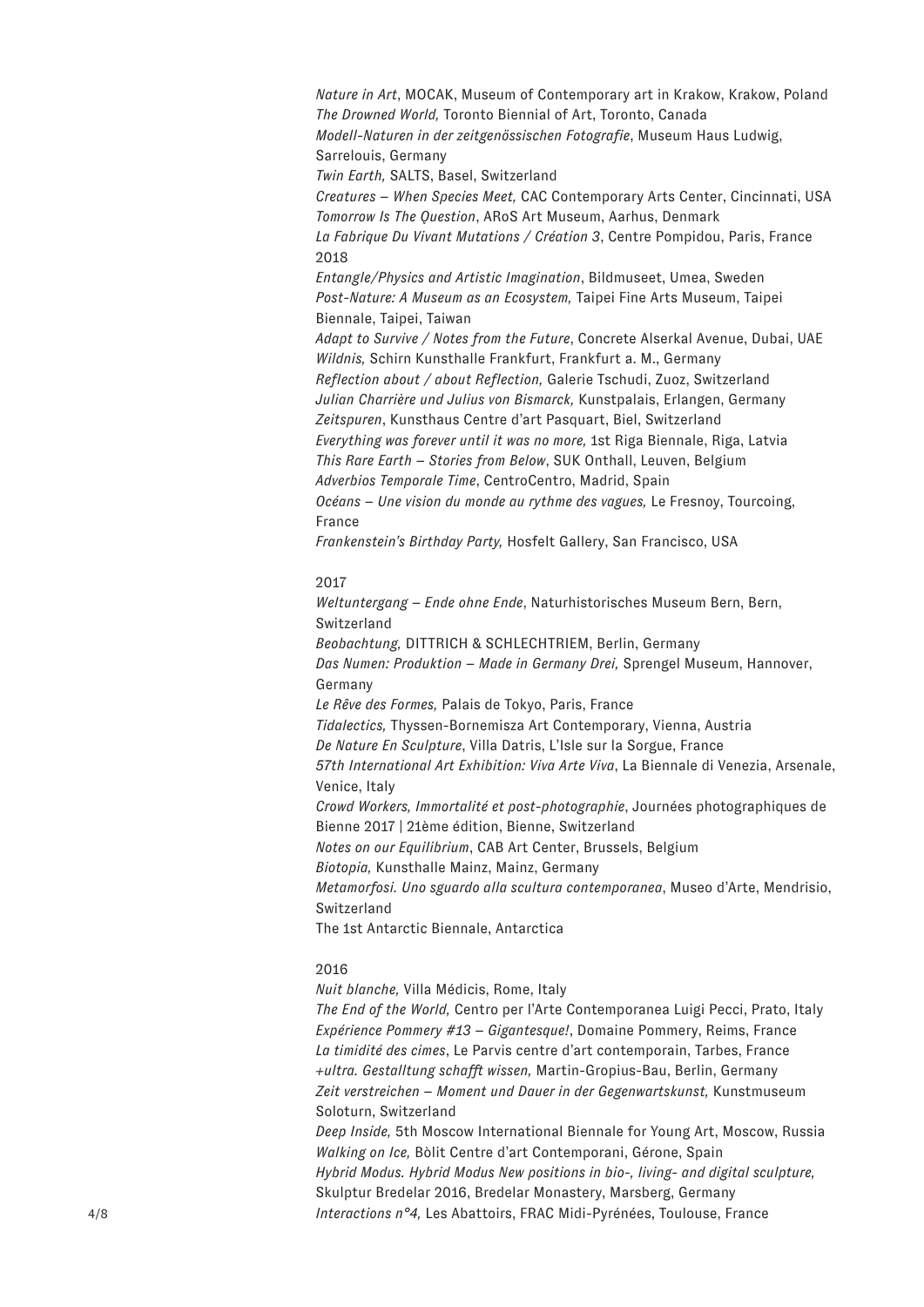*not really really,* Frédéric de Goldschmidt Collection, Brussels, Belgium *The End of the World*, Centro per l'Arte Contemporanea Luigi Pecci, Prato, Italy *Nature and Humans, Julian Charrière and Julius von Bismarck,* Villa Bernasconi, Lancy-Geneva, Switzerland *The Forces Behind The Forms,* Kunstmuseum Thun, Thun, Switzerland

*The Edge of the Earth,* Ryerson Image Centre de Toronto, Toronto, Canada *In Space No One Can Hear You Laighe*, Galeria Giovanni Bonelli, Milan, Italy *The Forces Behind The Forms,* Kunstmuseen Krefeld, Museen Haus Lange und Haus Esters, Krefeld, Germany

*Face to Face*, Palazzo Fruscione, Salerno, Italy

*Desert Now,* Steve Turner Contemporary, Los Angeles, USA

*Zeitgeist – Arte Da Nova Berlin*, Centro Cultural Banco do Brasil (CCBB), Rio de Janeiro, Brazil

*No One Belongs Here More Than You,* Despacio, San José, Costa Rica

# 2015

*30 Years Galerie Tschudi*, Galerie Tschudi, Zuoz, Switzerland *Die Kräfte hinter den Formen,* Galerie Taxispalais, Innsbruck, Austria *Stranger Than Paradise,* Sies + Höke Galerie, Dusseldorf, Germany *Climats Artificiels,* Espace Fondation EDF, Paris, France *Wanderer Above the Sea of Fog,* Galerie Bugada & Cargnel, Paris, France *Unter 30. Junge Schweizer Kunst XI. Kiefer Hablitzel Preis 2015*, Kunsthaus Glarus, Switzerland Art Môtiers 2015, Môtiers, Switzerland *INVENTO. As revolucoes que nos inventaram,* Oca - Parque do Ibirapuera, São Paulo, Brazil *Fathoms,* KIK FIVE, Berlin, Germany *The C Art Collection,* Carnelutti Law Firm, Milan, Italy Swiss Art Awards / Kiefer-Hablitzel, Basel, Switzerland *Waterbound, - Vom Leben mit dem Wasser*, Neue Galerie Dachau and Kallmann-Museum Ismaning, Germany *Playing future,* Kunsthalle zu Kiel, Kiel, Germany *Destination Vienna 2015*, Kunsthalle Wien, Vienna, Austria *Systémique,* CEAAC, centre Européen d'Actions Artistiques Contemporaines, Strasbourg, France *The Future of Memory,* Kunsthalle Wien, Vienna, Austria *Rare Earth,* Thyssen-Bornemisza Art Contemporary, Vienna, Austria *Métamorphisme II,* Musée d'art du Valais, Sion, Switzerland

#### 2014

*The Go-Between,* Museo Nazionale di Capodimonte, Milan, Italy *De Generation of Painting*, Fondazione 107, Turin, Italy *mira mira – Neue Jahresgaben*, Kunstverein Arnsberg, Arnsberg, Germany Kochi-Muziris Biennale, Kerala, India *Festival of Future Nows*, Neue Nationalgalerie, Berlin, Germany *TALENT* (*positional and registral ourrency*), 401 Contemporary, Berlin, Germany Triennale d'art en Valais, Sierre, Switzerland *devant derrière,* Trudelhaus Baden, Aargau, Switzerland *Treasure of Lima: A Buried Exhibition,* Thyssen-Bornemisza Art Contemporary Academy, Cocos Island, Costa Rica *Schweizer Krankheit*, Terminal P, Balz, Switzerland *Einblicke – In Die Sammlung Wemhöner*, OSRAM Höfe, Berlin, Germany *JENSEITS DER ANSICHTSKARTE: Die Alpen in der Fotografie*, Vorarlberg Museum, Bregenz, Austria *The Figure in the Carpet,* Bugada & Cargnel, Paris, France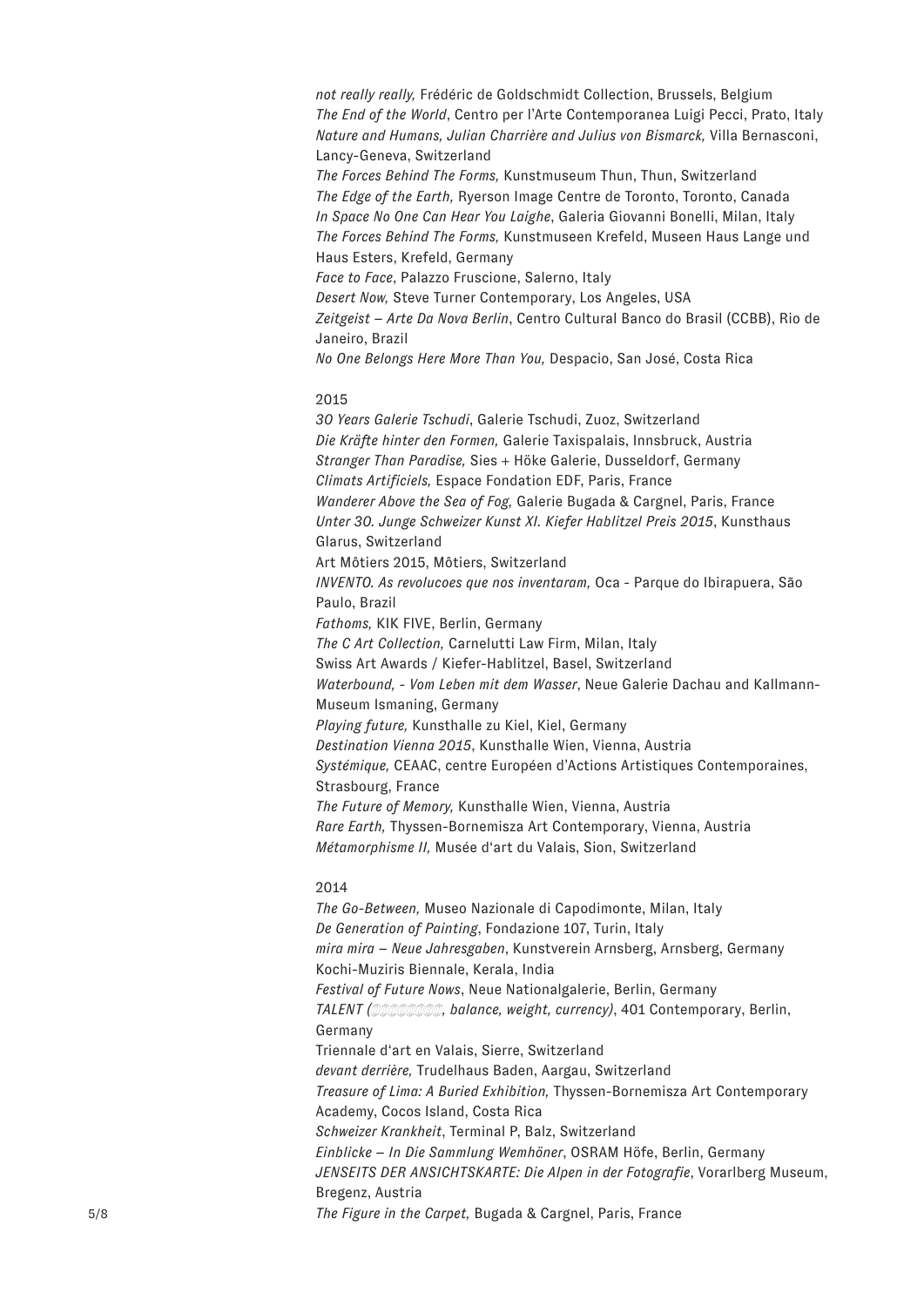2013

*30 IX Jeune Art Suisse,* Le Commun – Bâtiment d'art Contemporain, Geneva, Switzeland

*IBB – Preis für Photographie 2013,* Investitionsbank Berlin, Germany *Come, All Ye Faithful,* Florian Christopher, Zurich, Switzerland *Les Modules du Palais de Tokyo*, 12th Art Biennale de Lyon, Lyon, France *Let's invent a language to narrate my story,* Dienstgebäude, Zurich, Switzerland *JENSEITS DER ANSICHTSKARTE: Die Alpen in der Fotografie*, Galerie Stihl, Waiblingen, Germany

*DAS NUMEN – Momentum,* Deutsches Architektur Zentrum, Berlin, Germany *Accidental Accomplishment*, Institut für Raumexperiemente, Berlin, Germany *Public Abstraction Private Construction VI VII,* Kunstverein Arnsberg, Arnsberg, Germany

*Rules of Attraction*, insitu, Berlin, Germany

*(n)on site,* km temporaer, Berlin, Germany

*Unfall am Mittelpunkt Deutschlands,* Alexander Levy Galerie, Berlin Germany *Ich bin dein Nachbar!,* Bromer Art Collection, Roggwil, Switzerland Swiss Art Award, Messe Zentrum, Basel, Switzerland

*Lovin it' Symbol and Contradiction,* Bromer Art Collection, Roggwil, Switzerland *JUNGE POSITIONEN: Kapitel II/Berlin*, Galerie Rigassi, Bern, Switzerland *New Works*, Dittrich & Schlechtriem, Berlin, Germany 2012

*COLOR upon paper space*, Berlin, Germany

13th International Architecture Exhibition – La Biennale di Venezia a collaboration with Julius von Bismarck, supported by Vogt Landscape Architects Ltd., Venice, Italy

*Adyton I,* Barcelona, Spain

*Grosses Feld,* Institut für Raumexperimente, Janmeda, Addis Abeba, Ethiopia Addis Fotofest, Addis Abeba, Ethiopia

*Heiliges Leben,* UDK, Berlin, Germany

*Life Clock,* Den Frie Center for Contemporary Art, Copenhagen, Denmark Swiss Art Award, Basel, Switzerland

*The World is not fair die grosse Weltausstellung 2012*, Tempelhof, Berlin, Germany

*Glasauge,* Group Show – Class Olafur Eliasson, Berlin, Germany *2012*, Dittrich & Schlechtriem, Berlin, Germany

# 2011

*Your Body of Work*, Goethe Institut, Sao Paulo, Brazil *Transformation – Das Numen,* Haus am Lützowplatz, Berlin, Germany *fragments of an unknown city*, Krasnoe Znamya (Red Banner Factory), St. Petersburg, Russia *Berlin 2000-2011- Playing among the Ruins*, Museum of Contemporary Art Tokyo (MOT), Tokyo, Japan *Ideas are Motion,* Multimedijalni Institut – MAMA, Zagreb, Croatia *Abstract Pocket Collection,* Espace Abstract, Lausanne, Switzerland *ÜBER LEBENS KUNST*, Haus der Kulturen der Welt, Berlin, Germany *Mapping Everything*, Universität der Künste, Berlin, Germany Kunsthof, Zürich, Switzerland *art&architecture,* Espace Culturel d´Assens, Switzerland *Le Grand Final,* Kunstamt Reinickendorf, Galerie Atelier-Oellermann, Berlin, Germany *DAY LIGHT*, 401 Contemporary, Berlin, Germany *100° Festival*, Hebbel am Ufer, Berlin, Germany *Without Destination,* Reykjavik Art Museum, Reykjavik, Iceland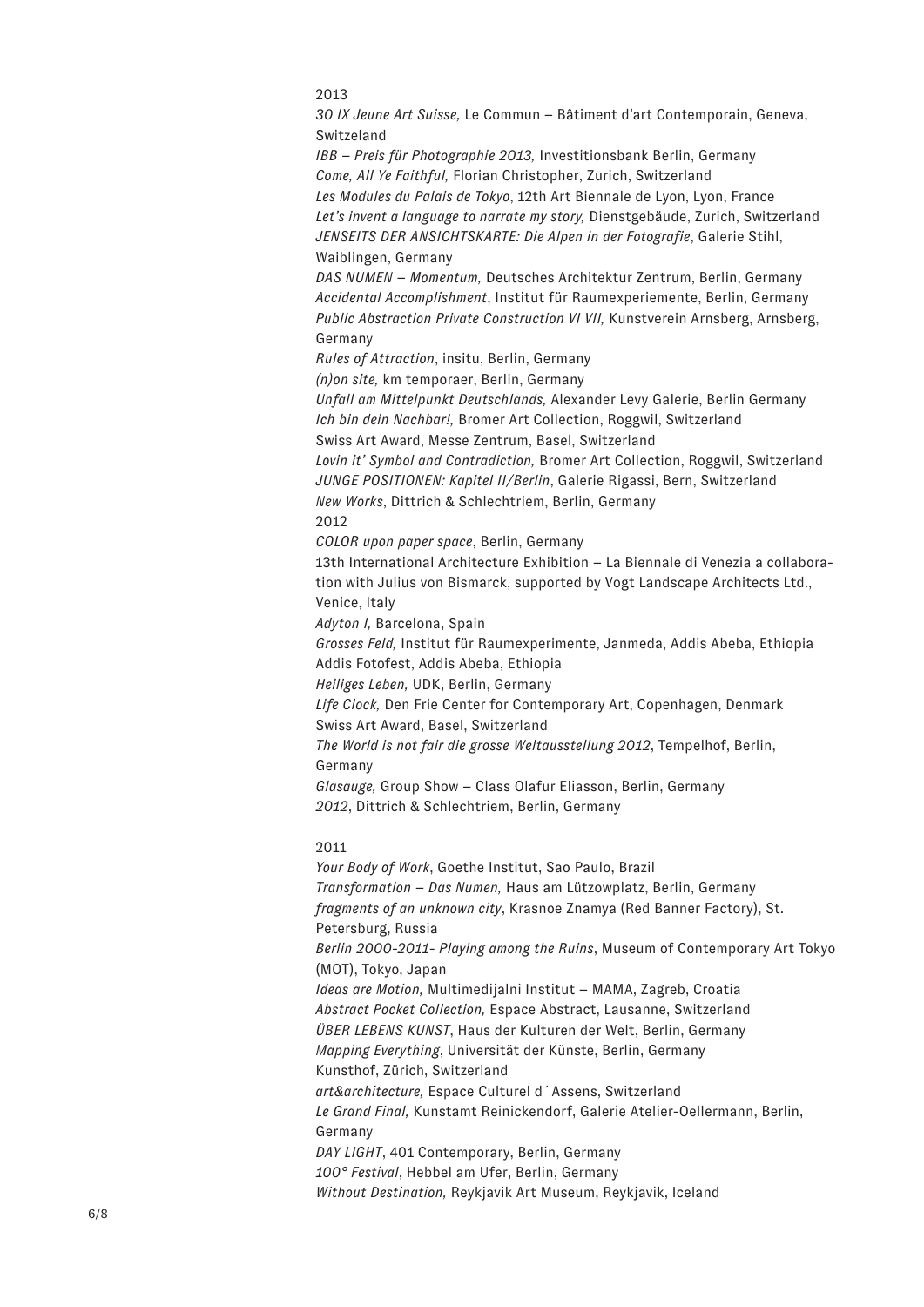2010 Artpoint, Donetsk, Ukraine *Tangente,* La Placette, Lausanne, Switzerland *Auflösung, die Letzten Grenzen Fallen*, Fabian Knecht, Haus am Lützow Platz, Berlin, Germany *Geist III,* Unknown place in Berlin, Germany *Rahmenprogramm,* Grosse Hamburger Strasse, Berlin, Germany *let's start to implement little errors,* Institut für Raumexperimente Christinenstraße 18/19 Pefferbergkeller, Berlin, Germany *Théorie des modèles, Art & Science: trop simple, trop complexe*, Espace d'exposition de la Head, Geneva, Switzerland *Das Numen,* HBC Berlin, Germany

#### 2009

*Neutrino/ en hommage à mon ami Thomas Baumgartner*, .HBC Berlin, Germany *Geist II*, Friedrichstrasse 112B, Berlin, Germany

#### 2008

*géometria physiké,* Galerie-Atelier Oellermann, Berlin Reinickendorf, Germany *Das Schilf*, Joanna Render Galerie, Berlin, Germany

# **STIPENDS AND AWARDS**

# 2018

GASAG Kunstpreis in der Berlinischen Galerie, Berlin, Germany Prix Mobilère, Geneva, Switzerland

#### 2016

Winner prix 2016 Kaiserring Stipendium für junge Kunst, Germany

# 2015 Kiefer-Ablitzel Award, Switzerland

# 2014

Nachwuchs Stipendium des Landes Berlin, Germany Förderbeitrag UBS Kulturstiftung, Switzerland Shifting Foundation Prix Culturel Manor Vaud, Switzerland DAS NUMEN Katalogfördeung der Kulturverwaltung des Berliner Senats, Germany

#### 2013

Kiefer-Ablitzel Award, Switzerland Art Grant Award Regina Pistor Preis, Berlin, Germany IBB Preis für Photographie, Berlin, Germany DAS NUMEN Projektfördeung der Kultrverwaltung des Berliner Senats, Berlin, Germany KKWV University of the Arts project support for Das Numen MOMENTUM Winner Regina Pistor Price, UDK, Berlin, Germany

#### 2012

Call for Future, ÜBER LEBENSKUNST, Das Numen, Kulturstiftung des Bundes,